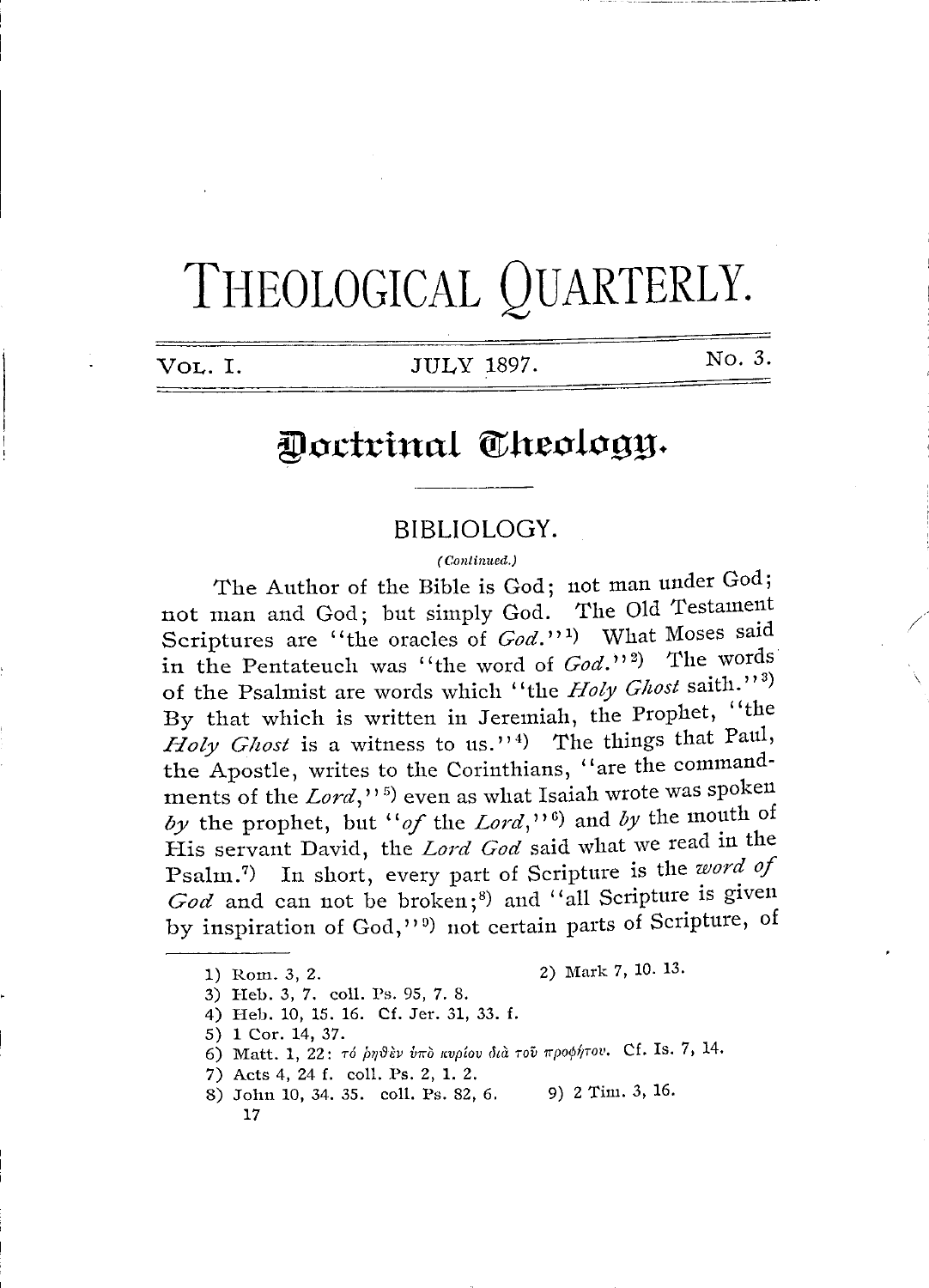# Historical Cheology.

## THE MALUM PIETISTICUM IN SPENER'S "PIA DESIDERIA."

Pietism is largely looked upon as a sanitary movement, as an effort to cure the church of certain aihnents which not only impaired its well-being, but endangered the very life of the body ecclesiastic. This was certainly what the leaders of the movement themselves and their followers professed. Spener, the father of Pietism in Lutheran Germany, when he published what may be termed the program. of the when he published what may be termed the program of the<br>campaign, his *Pia Desideria*<sup>1</sup>), divided his treatise into eampaign, ms *Pia Desideria*<sup>-1</sup>, divided ins treatise into<br>two chief parts, the first comprising a series of grievances<br>or complaints, the other, a series of recommendations —<br>complaints as to the deplerable at the other or complaints, the other, a series of recommendations —<br>complaints as to the deplorable state of the church, and recommendations of certain measures and means whereby the diseased and debilitated church might be healed and invigorated.

Now, this conception of Pietism is not necessarily tantamount to a justification of the pietistic movement, even if we concede, as we do, that the Pietists were not concerned about curing a healthy subject, but that the church was indeed affected with certain ailments crying for a cure. Not every drug is a remedy, and what may be intended for a cure may be worse than the disease. But we are not ready to admit that Pietism was really a curative process, but hold that it was itself a disease, a most insidious malady, very rightly diagnosed by Loescher as *malum pietisticum*. The symptoms of this disease are not to be sought in the various and frequent excesses about the hearthstones of Pietism, as at Halberstadt, Giessen, Hamburg, Lueneburg;

*I /* 

<sup>1)</sup> First printed as a preface to Arnd's Postil in 1675 and republished in a separate edition in the same year.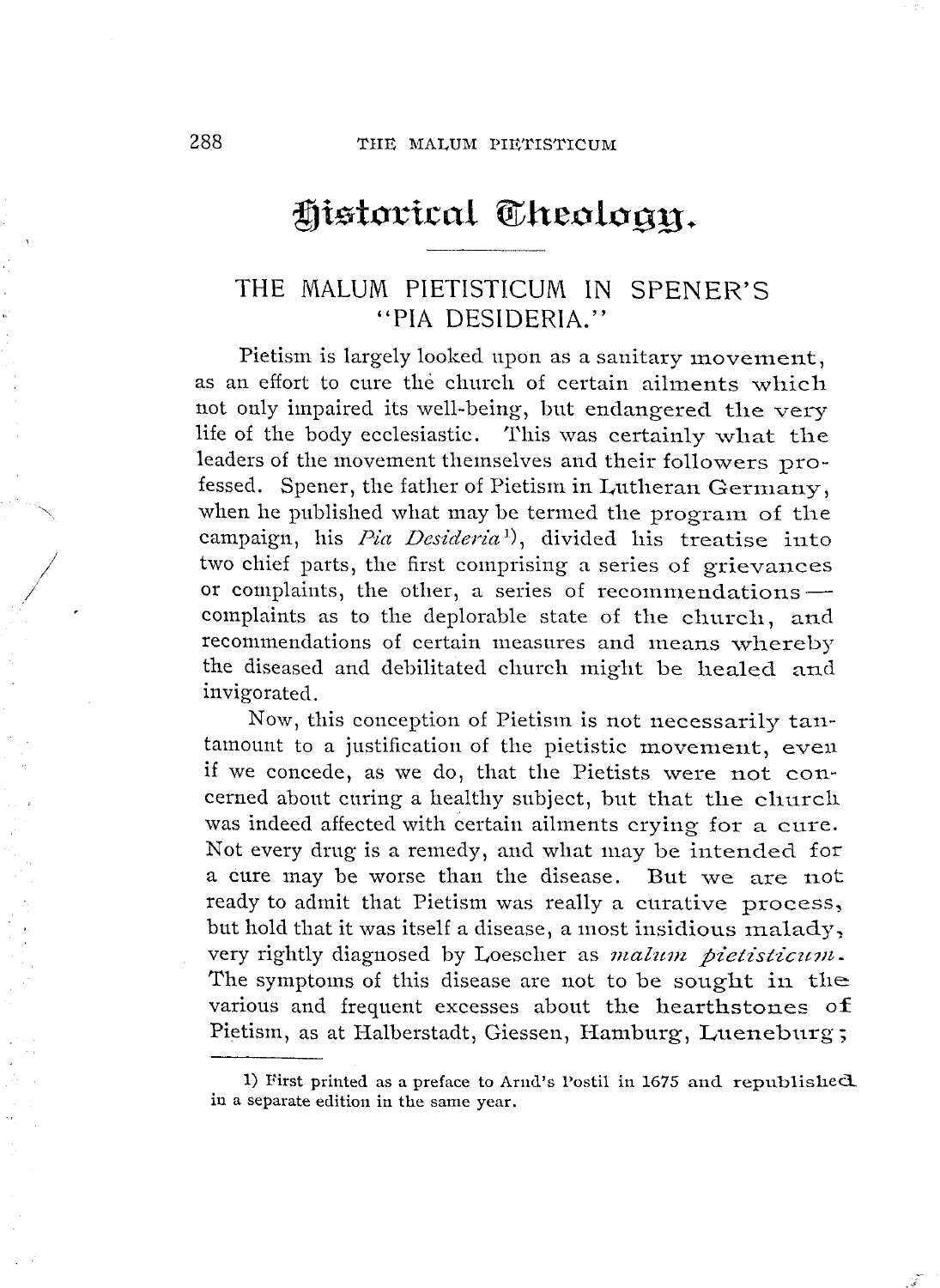they did not appear in the course of its development, perhaps abnormal development under unfavorable local circumstances or personal influences; but the *malum pietisticum* is clearly discernible from its very beginning, even in Spener and the *Pia Desideria.* 

It is not our purpose to give a complete and exhaustive analysis of the *Pia Desideria.* Much of what Spener here says was eminently pertinent and timely, evincing a deep concern for the welfare of the church. But in justice to the church of those days two things must not be concealed. The first is that Spener has unduly exaggerated when he made such statements as that the ''spiritual estate,'' the ministry, was "totally depraved"<sup>1</sup>) in his day. This was not true, Spener himself being in evidence to the contrary together with hundreds of worthy ministers among his contemporaries, who with all faithfulness performed their ministerial duties. In the second place we must bear in mind that what Spener laid to the burden of the church was not said or to be understood as with reference to congregations as we have them in America to-day, but with reference to the entire populations of cities and country districts, to society at large, every member of which was in those days looked upon as in connection with the parish within the territory of which he or she resided, and under the spiritual care of the pastor or pastors of such territory or parish. What would the record of our city congregations be if the religious life of the entire wards within which their churches are located were to be made the standard whereby to estimate the spiritual state of the congregations worshiping in those churches? That after the ravages of the Thirty Years' War, when millions had been born and had grown into manhood and womanhood without ever having known what peace is, when wide territories had been economically and socially and ecclesiastically devastated, not once, but

1) '' ganz verderbt, ''

19

*I*  ' i j

/

ii 1" : [, if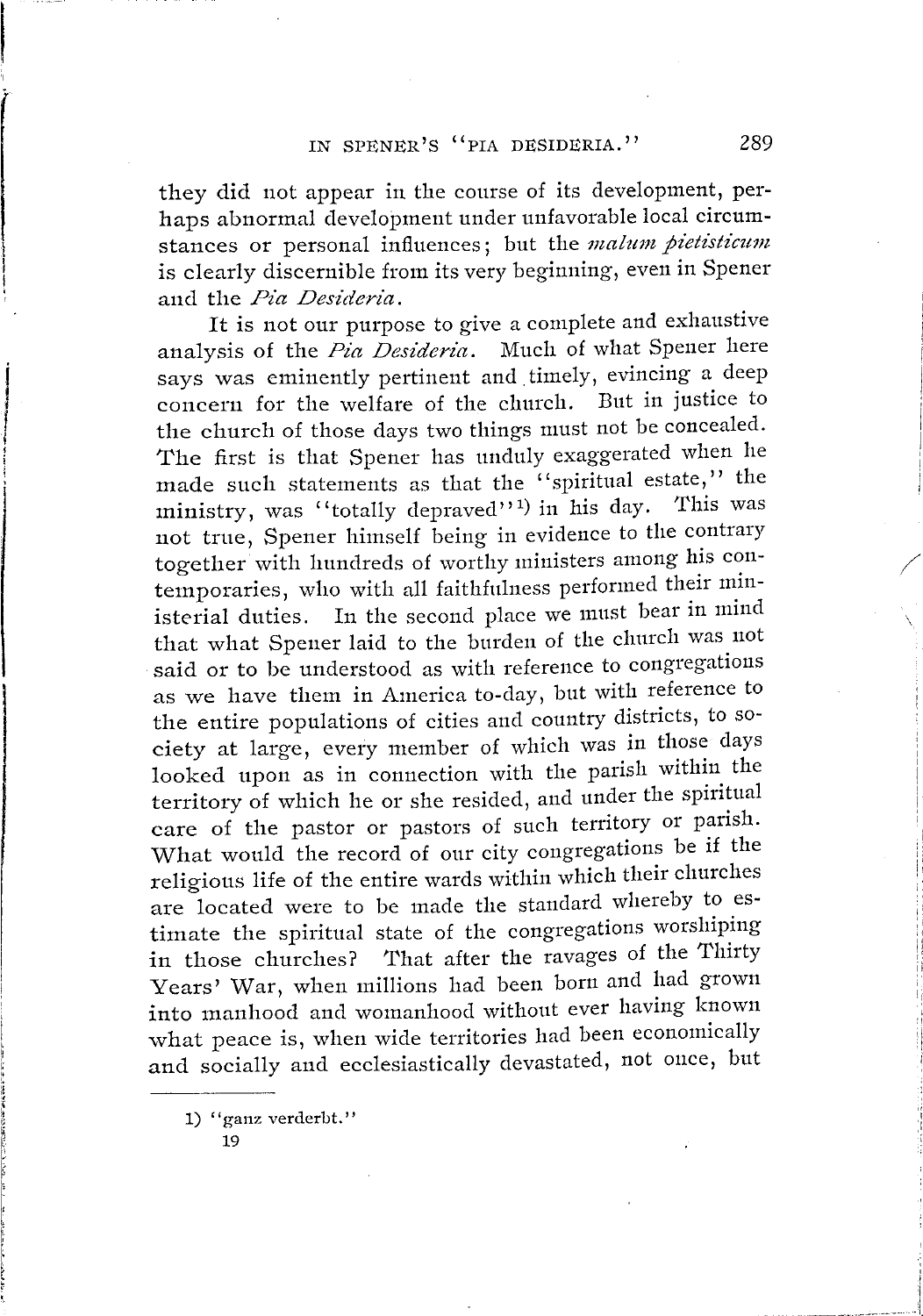repeatedly, not for months, but for years and decades of years, there should still be a Lutheran church ministered to by thousands of orthodox preachers was itself a testimonial of the powerful hold which the Gospel of Christ had obtained upon the masses of the people in earlier days of greater prosperity. And besides, those very years and decades of incessant warfare with its untold miseries had yielded a harvest of theological produce so rich and multiform, that the age of Pietism can in no wise offer an equivalent. Pietistic theology has nothing to boast of which will outweigh such works as those of Leyser, Gerhard, Ouenstedt, Balduin, Calov, Huelsemann, Meisner, Seb. Schmid, Dannhauer, and others, some of whom had been Spener's teachers in theology.

But Spener had yielded to other influences. He had been at Basel and Geneva, and that climate had impaired his theological health. In a letter written from Geneva he praises the organization of the reformed church, and Labadie so impressed him that he translated the *manuel de priere* of that enthusiast into German. Here his distaste for religious controversies and his inclination toward new measures were engendered. Spener, it must be said, was not thoroughly and consistently loyal to the Lutheran church. Though he was not conscious of having in any point of doctrine deviated from the Lutheran Symbols, and for himself would continue to receive and main-tain them *because-quia-they* are in harmony with the tain them *because—quia*—they are in harmony with the<br>word of God, he would not condemn the practice of permitword of God, he would not condemn the practice of permitting a subscription of the Confessions "as far as"<sup>'</sup> - *quate*word of God, he would not condenin the practice of permit-<br>ting a subscription of the Confessions "as far as" — quate-<br>nus-they agreed with the divine word. He could never  $nus$ —they agreed with the divine word. He could never<br>be prevailed upon to repudiate such writings as those of the wayward shoemaker, Jacob Boehme, the ranting chiliast Petersen, and other fanatics of like or similar stripe, and the bitter enemy of all orthodoxy and panegyrist of the heretics of all ages, Gottfried Arnold, was his "dear brother." While he has not a word of complaint for the

 $\sim$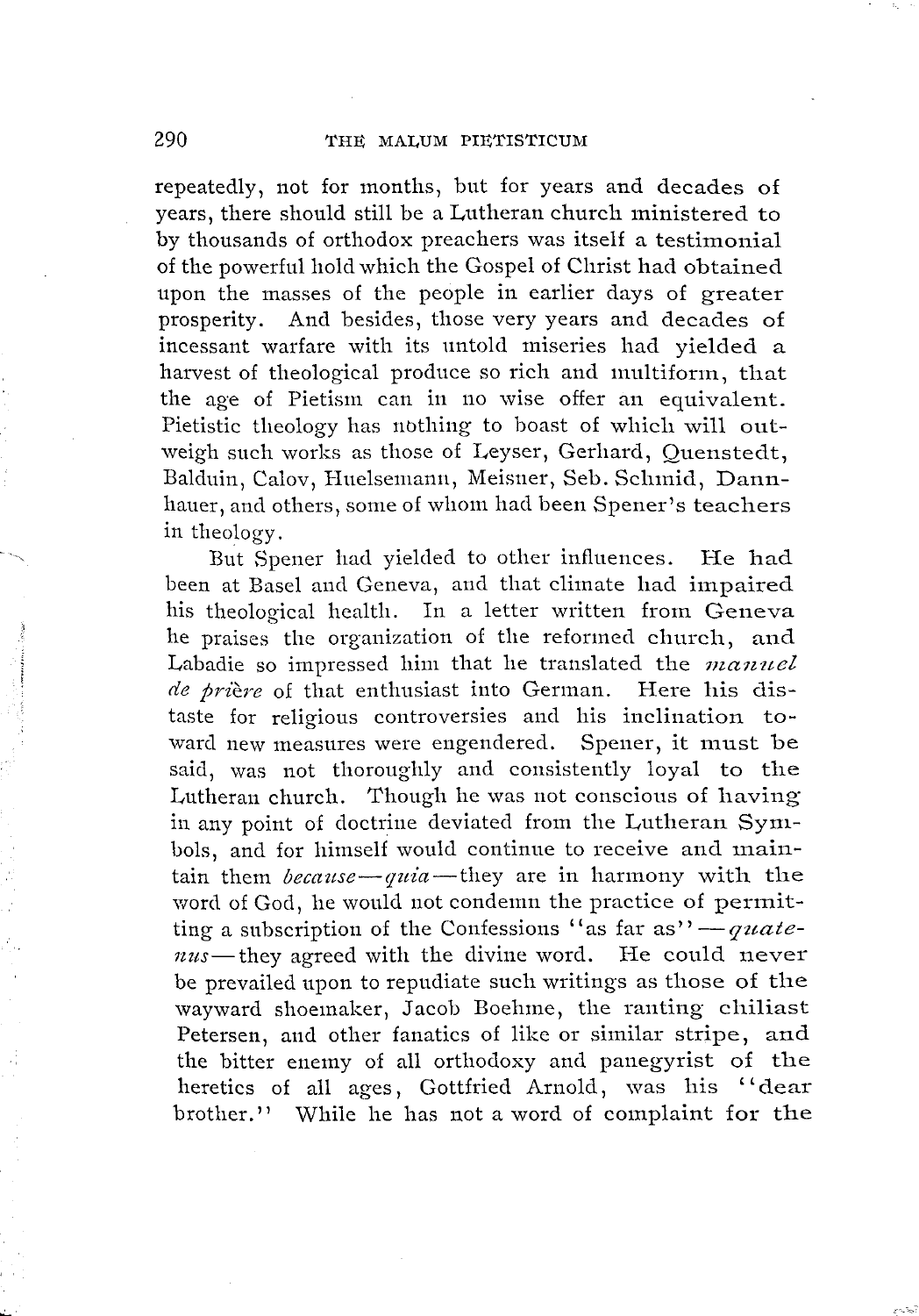r

fanatical, rationalistic and syncretistic leaven which had been or was being smuggled into the Lutheran church, he speaks of the needfulness of a reformation in the Lutheran ministry and complains loudly of the undue weight laid upon religious controversies and of the theological subtleties which he sets down as "wood, hay, and stubble" built upon the fundament of faith.

This is also the Spener of the *Pia Desideria.* Speaking of the defects of the ministry, he says: "Now, in the opinion of many, all is supremely well, if we but know how to meet the errors of the other side, without taking thought for the fruits of those articles of faith which we have in common with them." $^{1}$ 

' 'It seems needful that all theologians should be reminded several times in the year that the study of theology is not to be sought so much in quarrelsome disputes, as in the practice of godliness." $^{(2)}$ 

''We cannot deny that, although by the grace of God the pure doctrine of the word of God still remains with us, much that is foreign, useless, and rather savoring after the wisdom of the world is being gradually here and there introduced into theology." $^{3}$ )

Having quoted the warnings of St. Paul, 1 Tim. 1, 4-7; 6, 3-5; Col. 2, 8; he adds: "If a mind is filled up with a theology which, though it retains the fundament of faith from Scripture, has built upon it so much of wood, hay, and stubble, of human curiosity, that the gold is scarcely any longer visible, it becomes exceedingly difficult to comprehend and cherish the simplicity of Christ and his  $dot$ rine.'' $^{4}$ 

And further he quotes 1 Cor. 2, 4 and adds: "Yea, we may well say that the highly enlightened apostle, if he

/

<sup>1)</sup> Dr. Philipp Jacob Spener's Pia Desideria, Leipzig, Koehlersche Verlagshandlung, pp. 22 f.

<sup>2)</sup> Ibid. p. 24. 3) Ibid. p. 24. 4) Ibid. pp. 27 f.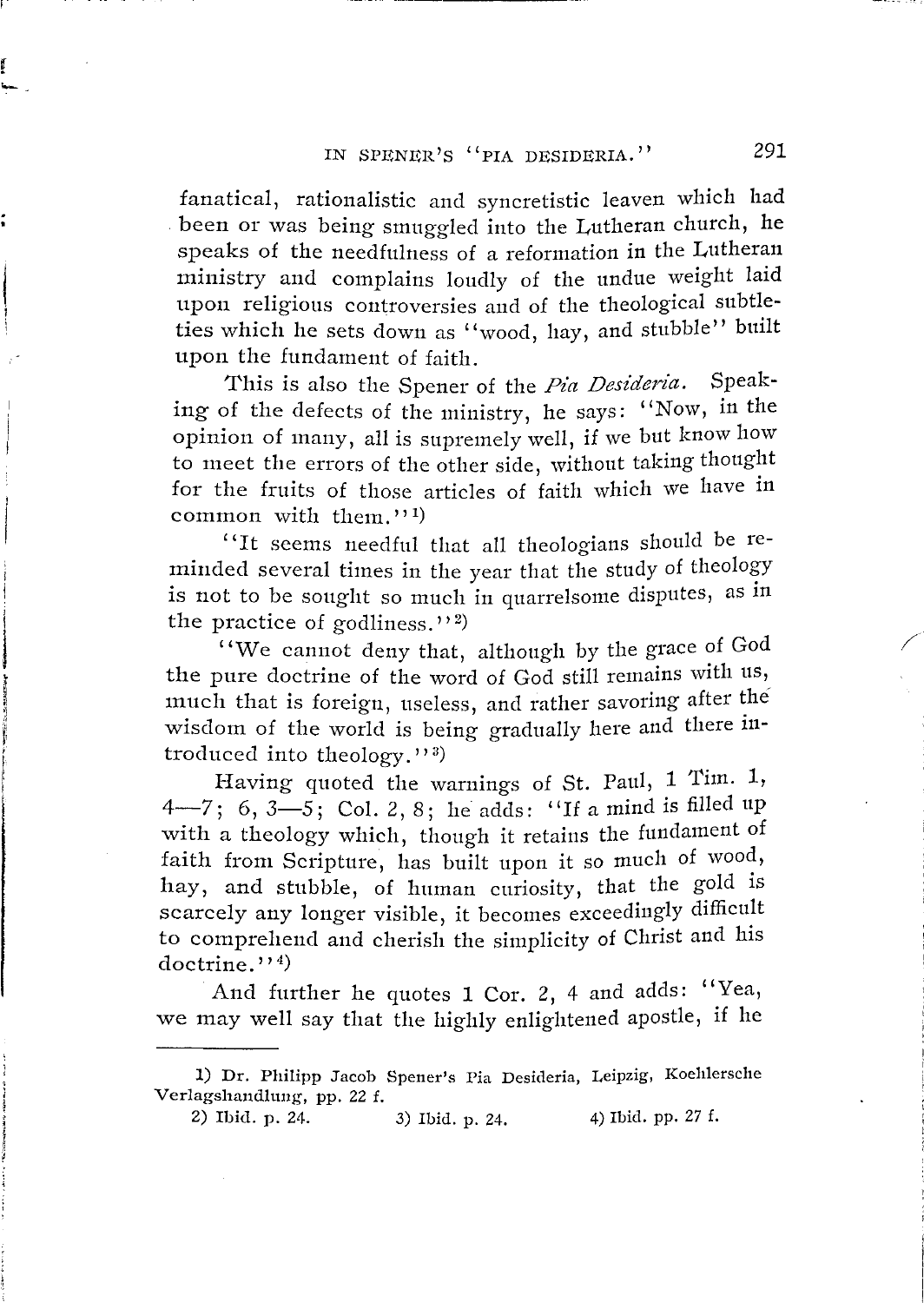now came among us, would not understand many things which such curious minds sometimes produce in holy places."<sup>1</sup>)

In all this, Spener is not censuring such doctrinal aberrations as those of Weigel, Arnd and their like, or the syncretistic and synergistic theology of Helmstedt. and Koenigsberg, but the polemic theology of his orthodox contemporaries who where, though not always wisely and without reproach, yet honestly and zealously intent upon maintaining the good inheritance of the Lutheran church, the purity of doctrine, and it is a gross abuse of Scripture when Spener quotes the texts adduced by him for the purpose he has in mind. Besides, Spener is very careful not to specify any particular point which he deems foreign and useless, wood, hay, and stubble. In fact, he had no special point to mention in this connection. Pietism was a reaction against orthodoxy itself, its theory and practice. Its animus was to make doctrine of secondary and life of first importance in the church. And this was one feature of the *malum pie*tisticum, a malady so fearfully destructive that when Pietism had run its course, the days of orthodox Lutheranism were over and past, and rationalism sat enthroned in the high seat of pietistic theology, the university of Halle.

Between the five chapters of grievances and the series of recommendations comprised in the *Pia Desideria,* we find a chapter entitled: "Of the hope of a better state of the church," and if Spener had been looking about for some specimens of wood, hay, and stubble, he might have found them by carefully reading over this chapter of his treatise. He says:

"If we look into holy Scripture, we may not doubt that God has promised a better state of the church here on earth. We have, first of all, the glorious prophecy of St. Paul, the Apostle, Rom. 11, 25-26, according to which, the fulness

*I* 

I..:.

<sup>1)</sup> Ibid. p. 29.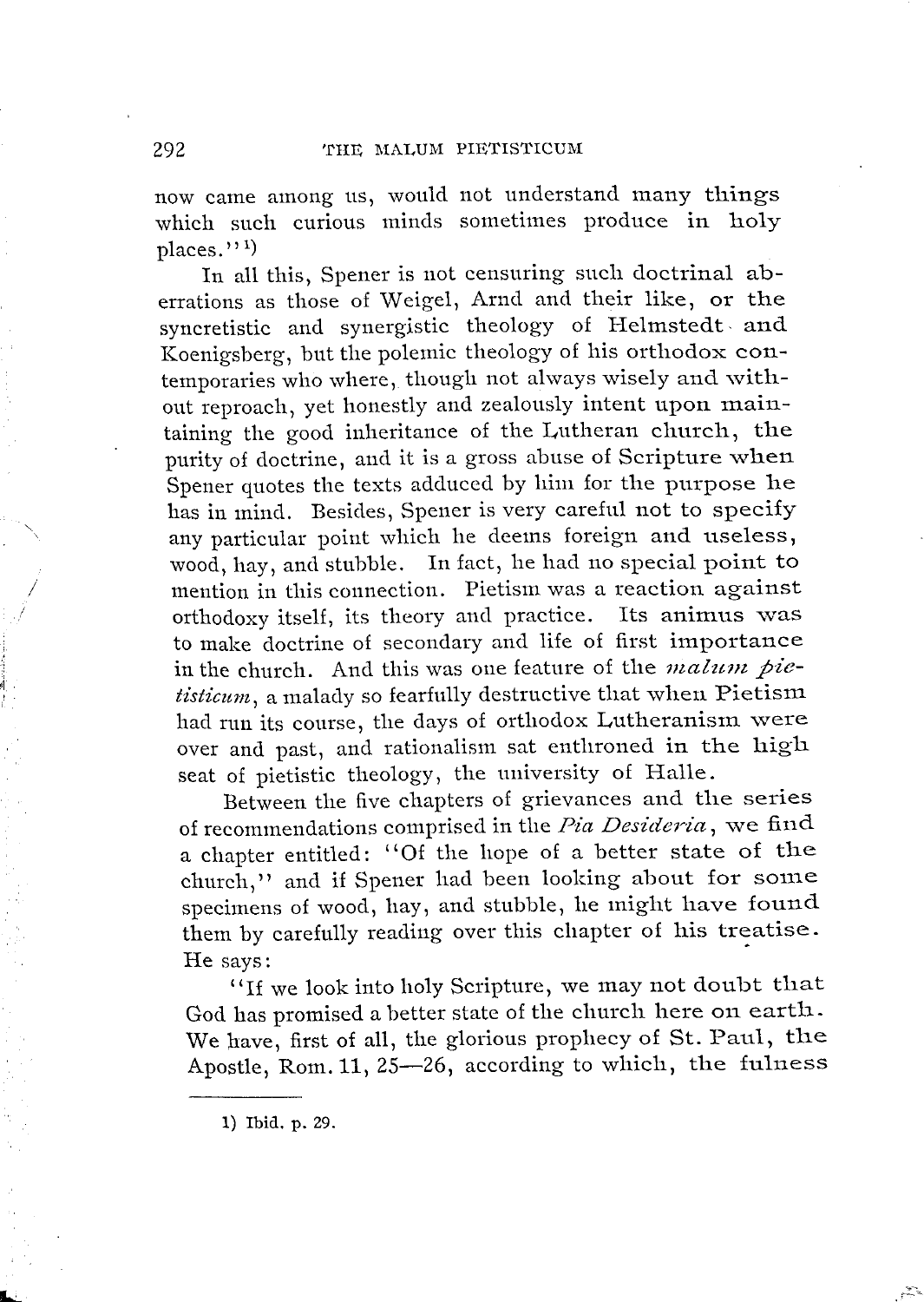of the Gentiles having come in, *all Israel shall be saved.*  So, then, though not *all,* yet a perceptibly great part, of the Jews, hitherto so obdurate, shall be converted to the Lord. The same is, if we but rightly inquire into them, also indicated by many passages in the Prophets (Hos. 3, 4. 5). . . . Although we do. not conceal that, with our Luther, some of our prominent Doctors have doubted that such was the meaning of Paul . . ., yet we cannot permit such was the meaning of Paul  $\dots$ , yet we cannot permit ourselves to be driven from the letter of the text," etc. --This is both the language and the practice of our modern chiliasts, who tell us over and over that they adhere to the text, taking it as it stands, while in fact they dream in the very face of both text and context, just as Spener here does not hesitate to substitute "a perceptibly great part" for Paul's *"all* Israel," 1 ) and then declares he will not -be '' driven from the letter.''

Spener continues: ''We have, next to this, to expect a still greater fall of papal Rome. For though our sainted Doctor Luther has given it a perceptible thrust, yet its spiritual power is far too great to permit us to say that the prophecy, Rev. 18 and 19, is wholly fulfilled ...

prophecy, Rev. 18 and 19, is wholly fulfilled . . .<br>
"If, now, these two things shall ensue, I do not see how it may be doubted that the entire true church will enter into a far more blissful and glorious state than it now holds. For if the Jews are to be converted, the true church must either already be in a holier state than it now is, in order that the holy life of its members may at the same time become a means of the conversion of those people, at least that the obstacles which have coexisted in the offenses hitherto existing have been removed; or, if God should otherwise by his power, in a manner yet seeming impossible to us at present, convert them, it is, again, not conceivable that the example of a people recently converted (in which the same zeal which was witnessed in the first Christians

':..11111

<sup>1)</sup>  $\pi\tilde{a}$ *ς* 'Ισμαήλ, Rom. 11, 26.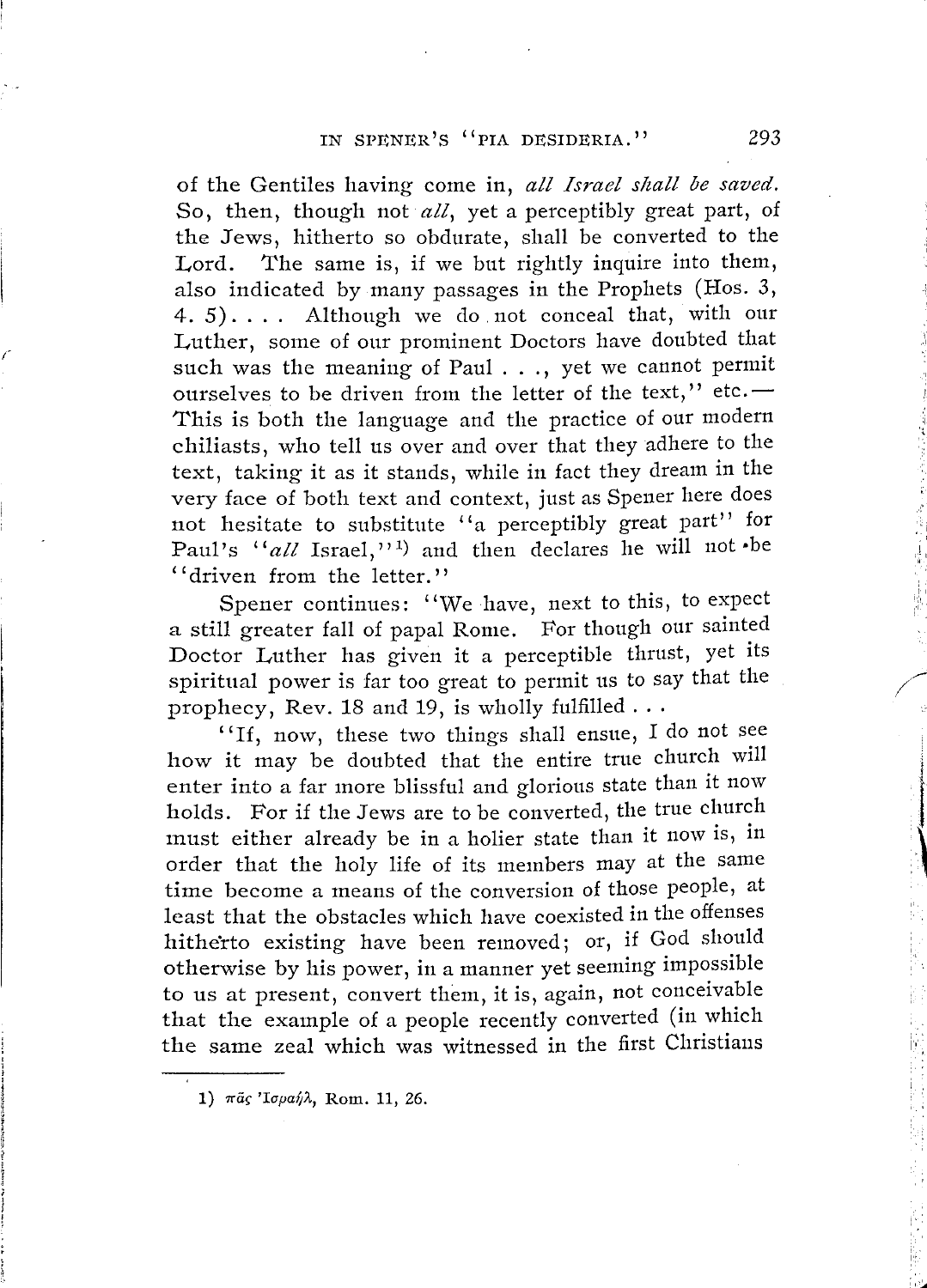converted from the Gentiles shall doubtless appear) , should not bring about a perceptible change and improvement in our church." $^{(1)}$ 

This is enthusiasm pure and simple. We hold that the Gospel of Christ is the means, and the only means, whereby a sinner may be converted, be he Jew or Gentile. Spener looks forward to the conversion of the Jews on a large scale, and for the realization of his hope, the preaching of the gospel is not sufficient in his estimation; he knows of but two ways by which this great purpose of God may be achieved: the church *must* either be in a holier state, in order that the *holy life* of the Christians should be a means of converting the Jews, or, an assumption which is even worse, God will convert them ''in a manner yet seeming impossible to us.''

This, then, is a second trait of the *malum pietisticum;* it is enthusiastic ab initio, looking about for substitutes for that by which alone God has promised to work whatever his power and grace would bring about in the hearts of men toward their salvation, the word of God. And thus it was not by accident that the pietistic movement has led to a multitude of fanatical excesses, not intended, of course, by Spener and other leaders, but naturally growing as fanatical fruits from an enthusiastic tree.

Having expressed his complaints and hopes, Spener proceeds to submit certain recommendations, by the execution of which he thinks the defects of the church may be remedied and its state elevated to greater prosperity.

''First of all,'' he says, ''we should have a care to introduce the word of God among ourselves more abundantly. We know that by nature we have no good thing within us, but that, if anything should be in us, God must work it in us; and thereunto the word is the efficient means.... Now it might seem that the word of God already dwelled among

> .<br>المراجع .<br>أيخلص

1) Ibid. pp. 50 £.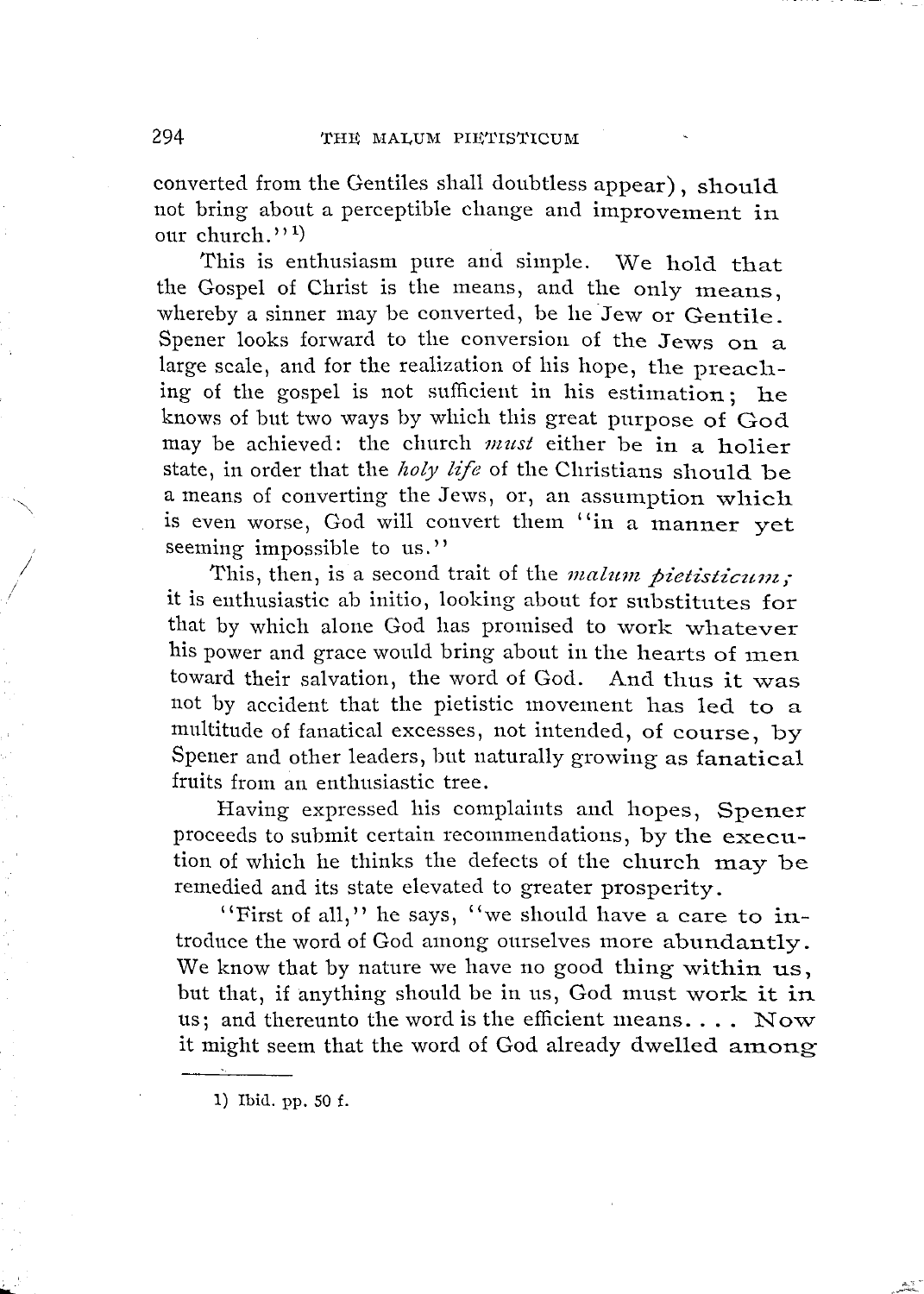us as richly as it ought, since in various places it is daily,<br>in others quite frequently, preached from the pulpit. But in others quite frequently, preached from the pulpit. by mature meditation on this subject we shall all find in this matter much more that is needful. I do not by any means reject the preaching of sermons, whereby the Christian congregation is to be instructed from a certain stated text and its explanation, as I do in my sermons. not find this sufficient."<sup>1</sup>) He then proceeds to recommend daily Bible reading in the families, public cursory reading of the Bible with brief summaries, religious meetings for mutual edification, where the laymen of the congregation might give utterance to their thoughts on spiritual matters, propose questions on texts from the Scriptures to be answered by the preachers or more advanced laymen, the whole being under the management and supervision of the called ministers. But these conferences were not in Spe-<br>ner's mind as meetings of the entire congregations. He ner's mind as meetings of the entire congregations. examed infinitely. But these conferences were not an ap-<br>ner's mind as meetings of the entire congregations. He<br>says: "At certain times, several of the ministry-in places ner's mind as meetings of the entire congregations. The<br>says: "At certain times, several of the ministry-in places<br>where there are several ministers-or, under the guidance where there are several ministers-or, under the guidance of the preacher, several others of the congregation, whom God has gifted with a fair amount of knowledge, or who may be desirous of increased understanding, might meet" for the purposes and exercises already mentioned. measure Spener himself declares the most important, and when we remember that public preaching had by no means fallen into desuetude, but was very extensively practiced and very largely and regularly attended in Spener's day as it had been for generations, it is plain that, if the state of the church had nevertheless become so deplorable as Spener considered it, the measures recommended by him beside public preaching as thitherto practiced must have been in his estimation precisely those which were to bring about what public preaching had proved insufficient to secure. Not the word of God itself and its use, but the *modes* and

1) Ibid. pp. 61 f.

*r*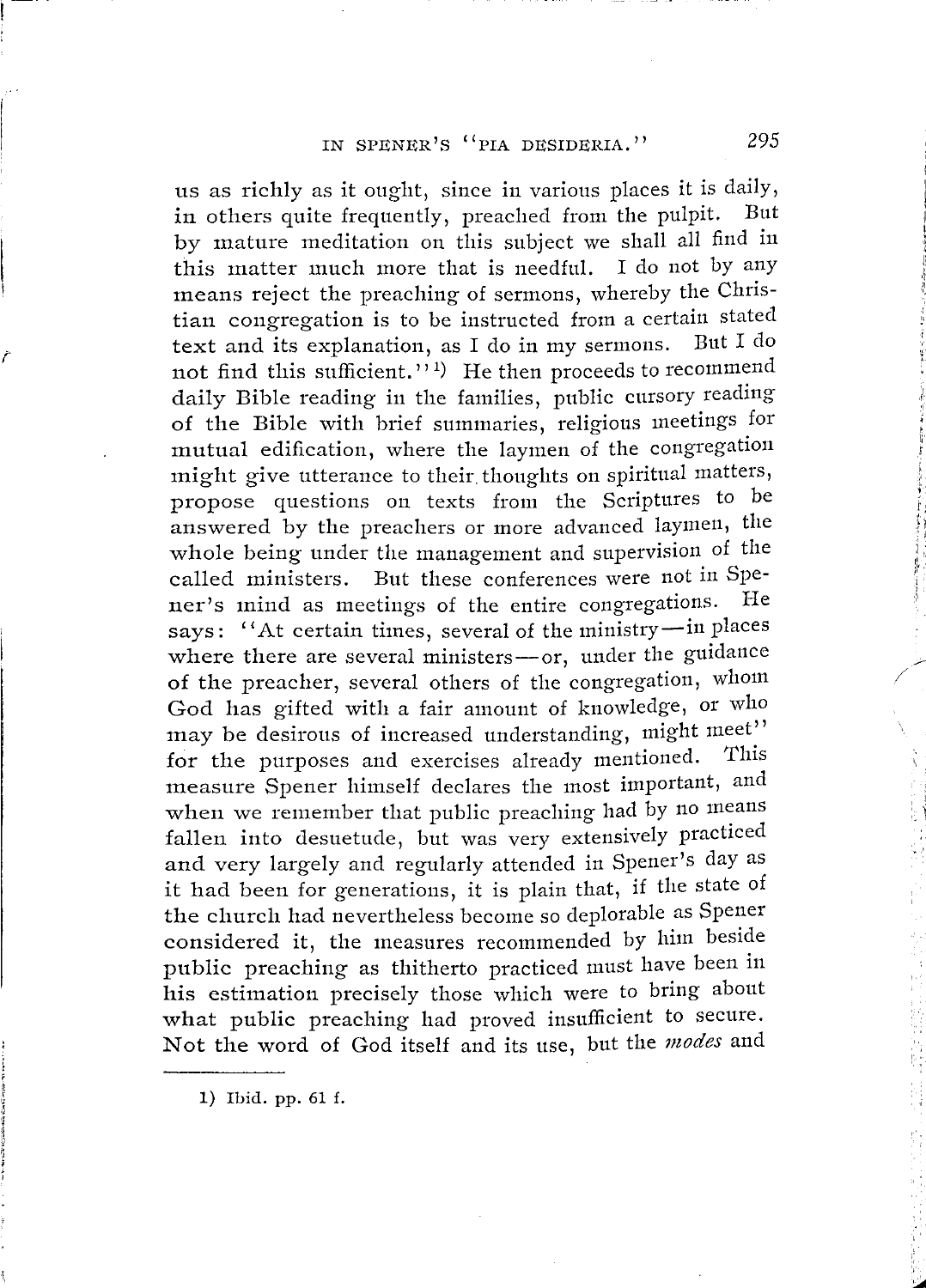#### 296 THE MALUM PIETISTICUM

..

*methods* of its use and application, and chief among them a measure not designated for the entire congregations or for those members who were most in need of spiritual instruction, but for a select, advanced element *within* the congregation, an *ecclesiola in ecclesia,* were even in this first recommendation foremost in Spener's mind as he contemplated a "reformation" of the church. And thus we are here again confronted by that enthusiastic, fanatical trait in Spener's theology, the spirit of those who seek to build and spiritually benefit the church not simply by the word, in whatever manner employed, nor chiefly by its public preaching through the Christian ministry instituted by the Head of the church, but by self-contrived measures and methods like the *collegia pietatis* introduced by Spener and imitated by the pietists of his following.

The *second* measure recommended in the *Pia Desideria* is the "establishment and diligent exercise of the spiritual priesthood," according to which it is "every Christian's duty not only to offer up himself and what is in him, prayer, thanksgiving, good works, alms, etc., but also sedulously to study the word of the Lord, to teach, admonish, convert, and edify others, especially those of his own house, according to the grace given unto him, to observe their life, to pray for all of them and take thought for their salvation according to his ability." And here, too, Spener's tendency toward singling out the select few asserts itself. He says: ''For my humble part, I am fully convinced that if in each congregation several persons might be induced to apply themselves to these two things, the diligent use of the word of God and exercise of their priestly duties, as in other respects, so also and chiefly in fraternal admonition and reproof ... , much would be achieved and gained, so that by and by more and more might be gained, and finally the church might be perceptibly bettered.'' <sup>1</sup> ) But the trouble

1) Ibid. p. 74.

*I* 

*/*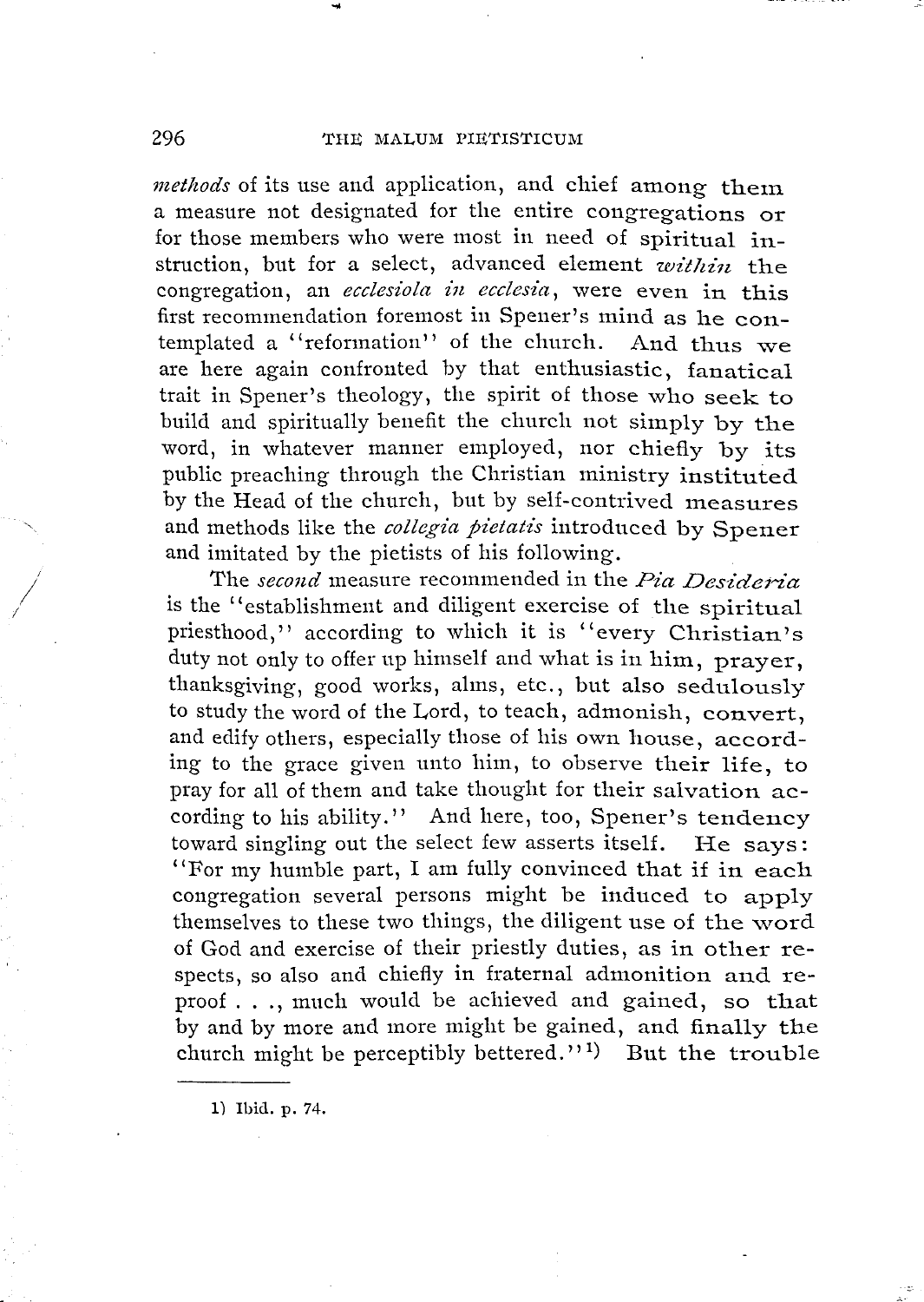W<br>
U<br>
October<br>
Of<br>
Of<br>
Of as that the betterment of the "church" would not ensue under the pietistic mildew which would substitute its meth-

odism for the simple "diligent use of the word and exercise<br>of priestly duties."<br>The *third* measure recommended in the *Pia Desideria*<br>is diligently to inculcate the truth "that Christianity does<br>not consist in *knowing* the connection between faith and love. He says: "Certainly the entire life of a believer, who is saved through<br>faith, and his fulfillment of the commandments of God,<br>consists in love.'' But what he emphasizes is not faith,<br>but love. "If we, therefore," he continues, "succe of  $\text{God.}$ "

od."<sup>2</sup>)<br>Spener's *fourth* recommendation concerns the proper conduct in religious controversies. He contends, first, that

1) Ibid. p. 75.

I

r

Z) I b i d. p. 77.

2 97

I l !

I ! p *i*  t

I f

 $\frac{1}{\sqrt{2}}$ 

;J fl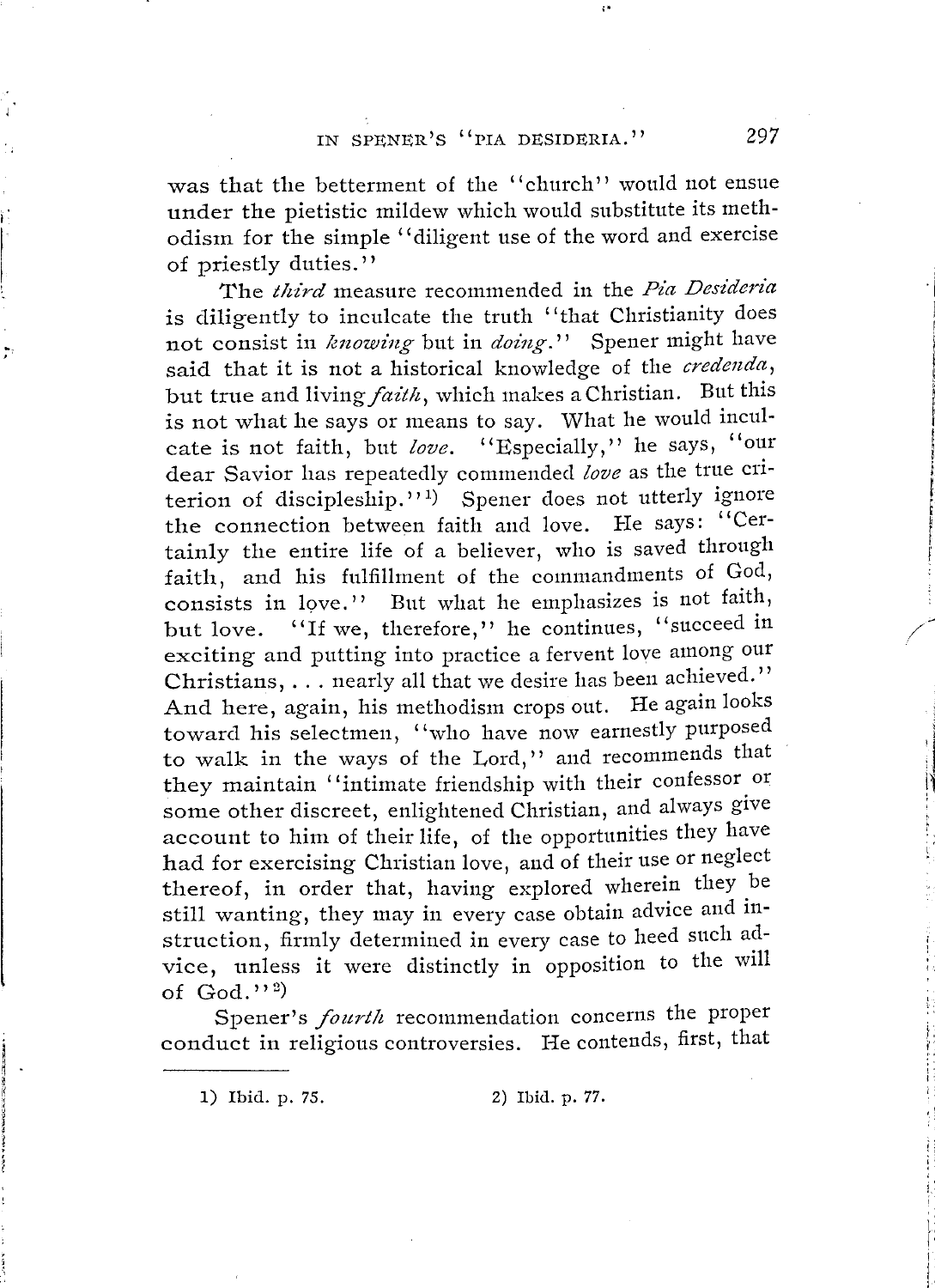not all manner of disputation is beneficial, but that only which is free from carnal affections; and, secondly, that disputation, also if rightly carried on, is not the only way and means of maintaining the truth. He says: "In order that the glory of God may be promoted, it is necessary that the scope of disputation should be such, that the opposing party may be thereby converted, and that we may be willing to apply the vindicated truth toward due gratitude and holy obedience to God. The *convictio intellectus,* or conviction of the truth, is far from being faith; but hereunto more is required. It is necessary that there be a purpose to add what more is needful, that the erring one may be converted, and to remove what may prevent him therefrom, and first of all the desire afterwards to apply in ourselves and others all that we may learn toward the greater glory of God, and to serve him in such light."<sup>1</sup>) Here we have the same Spener as before. The truth, convincingly asserted, so as to produce a *conoictio intellectus,* is again not sufficient to gain over those upon whom it is brought to bear in religious controversies; it is the subjective attitude of the orthodox disputant, his charitable desire to win his opponent, whereby, according to Spener, the objective truth must be complemented in order that the opponent may be "con-<br>verted." Spener fails to see or to remember that in reli-Spener fails to see or to remember that in religious controversy as well as elsewhere the truth of God, and that only, is the power of God whereby the gainsayer may be convinced, 2 ) while all else may only serve as pedagogy to induce the opponent or unbeliever to pay attention to the arguments advanced from the word of truth instead of refusing even to hear and ponder that which bears with it that power of spiritual enlightenment and conviction which God alone can work in a heart benighted by falsehood and error.

<sup>1)</sup> Ibid. p. 82.

<sup>2)</sup> Tit. 1, 9: "That he may be able *by sound doctrine* both to exhort and to convince the gainsayer."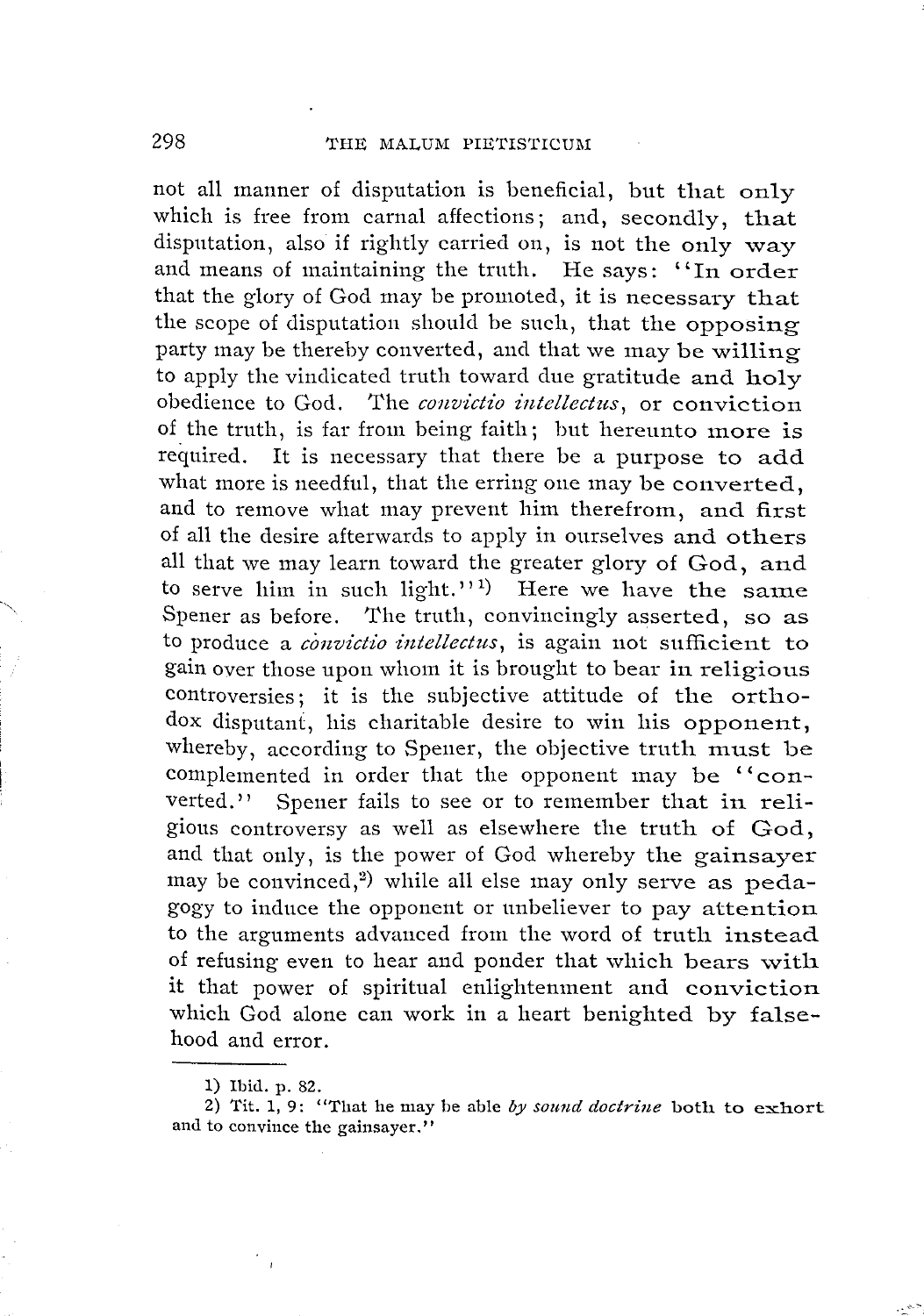The *fifth* recommendation of the *Pia Desideria* concerns '' the education of preachers in schools and universities.'' Here Spener says: "We are so constituted that by example as much is effected in us as by doctrine itself, and sometimes even more. Gregory Nazianzen says, that Basil's word and doctrine was (in power) as thunder, because his life was as lightning." Now, Gregory does not say this. He says: Βροντή σεΐο λόγος, αστεροπή δέ βίος,<sup>1)</sup> his *word was thunder, but his life, lightning;* the causal conjunction is of Spener's own making. But such is Spener; *our* example is to him of equal importance with God's doctrine, or even more efficacious ''than doctrine itself.'' We hear him say further on: ''The students should be unceasingly instructed that a godly life is no less important than their diligence and study, yea, that the latter is of no value without the former. The words of old Justin should be always in their thoughts: 'Our religion does not consist in words, but in deeds;<sup>'2</sup>) and this he had learned of St. Paul (1 Cor. 4, 20). ''I'he kingdom of God is not in word, but in power.''<sup>3</sup>) Here again Spener misapplies Scripture; for the ''word'' whereof Paul here speaks is not the divine word of sound doctrine, but the mere verbal profession of those who are "puffed up,"<sup>4)</sup> while they lack the truth in Jesus.<sup>5)</sup> It is, likewise, a perversion of the true import of the terms when he says: "Since theology is *habitus practicus*, everything must be directed to the practice of faith and life;" $\binom{6}{1}$ for the "practice" to which theology should be directed is first of all the practice of doctrine, the exposition and application of the word of God, and important as the life and subjective faith of the preacher most certainly is, it is not of chief importance, as Spener would make it.

5) Eph. 4, 21.

<sup>1)</sup> Epitaph. Basil., vers. 40.

<sup>2)</sup> Here also Justin is not precisely quoted. He says:  $0v \gamma \partial \rho \tau \partial \nu \gamma \partial \rho \nu \partial \nu$  $\lambda$ έγοντας, αλλά τους και τα έργα πράττοντας, σωθήσεσθαι έφη. Apol. I, 16.

<sup>3)</sup> Ibid. p. 87. <br>5) Eph. 4, 21. <br>6) p. 88.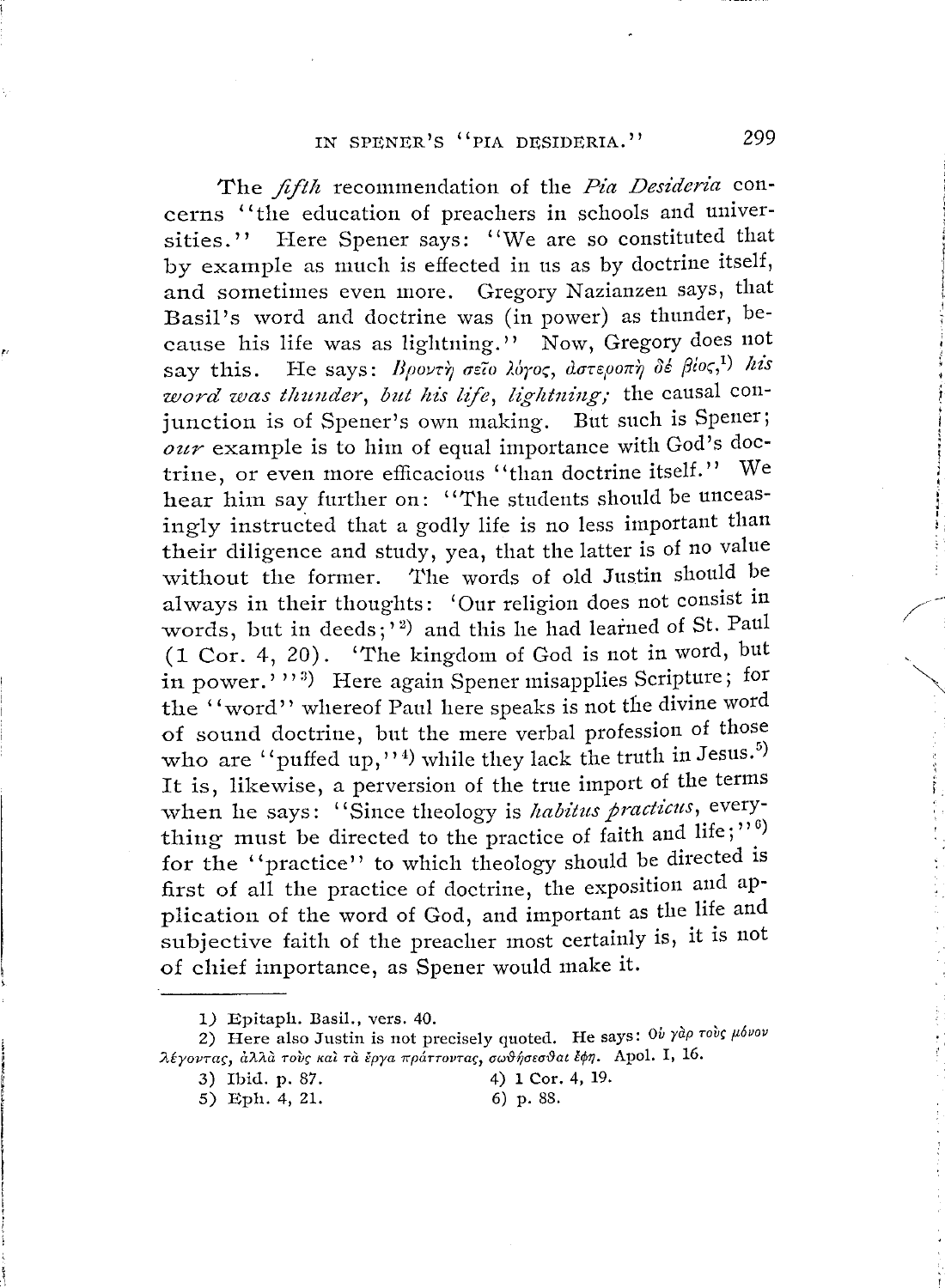But what are we to say when, in the course of this ''recommendation'' Spener even goes to the length of advising the educators of future ministers to place into the hands of their students such books as the "German" Theology,'' which Luther republished and prefaced in 1516, the writings of the Dominican Tauler, and Thomas a Kempis' "de imitatione Christi"? When Luther recommended the "German Theology" and the works of Tauler, it was in the joy of his heart at having found books which, though contaminated with papistical errors and an unsound mysticism, yet spoke to the reader of sin and grace and communion with God, and that in the German tongue, at a time of universal poverty and famine, before the work of the Reformation had been thought of even by the Reformer himself, when the rich harvest of that summer of grace had not even yielded its first fruits. And Thomas a Kempis! Of the "Imitation of Christ," Dean Milman has fitly said: "It is absolutely and entirely selfish in its aim, as in its acts. Its sole, single, exclusive object is the purification, the elevation of the individual soul, of the man absolutely isolated from his kind, of the man dwelling alone in the solitude, the hermitage of his own thoughts; with no fears or hopes, no sympathies of our common nature: he has absolutely withdrawn and secluded himself not only from the cares, the sins, the trials, but from the duties, the connections, the moral and religious fate of the world. Never was misnomer so glaring, if justly considered, as the title of the book, the 'Imitation of Christ.' That which distinguishes Christ, that which distinguishes Christ's Apostles, that which distinguishes Christ's Apostles,<br>that which distinguishes Christ's religion — the Love of<br>Man is outing and shall that if the XX at the Cove guisnes Cinist, that which distinguishes Cinist's Apostles,<br>that which distinguishes Christ's religion — the Love of<br>Man—is entirely and absolutely left out. Had this been<br>the whole of Christianity, our Lead binarif (e.i.l Man-is entirely and absolutely left out. Had this been the whole of Christianity, our Lord himself (with reverence be it said) had lived, like an Essene, working out or displaying his own sinless perfection by the Dead Sea: neither on the Mount, nor in the Temple, nor even on the Cross. The Apostles had dwelt entirely on the internal emotions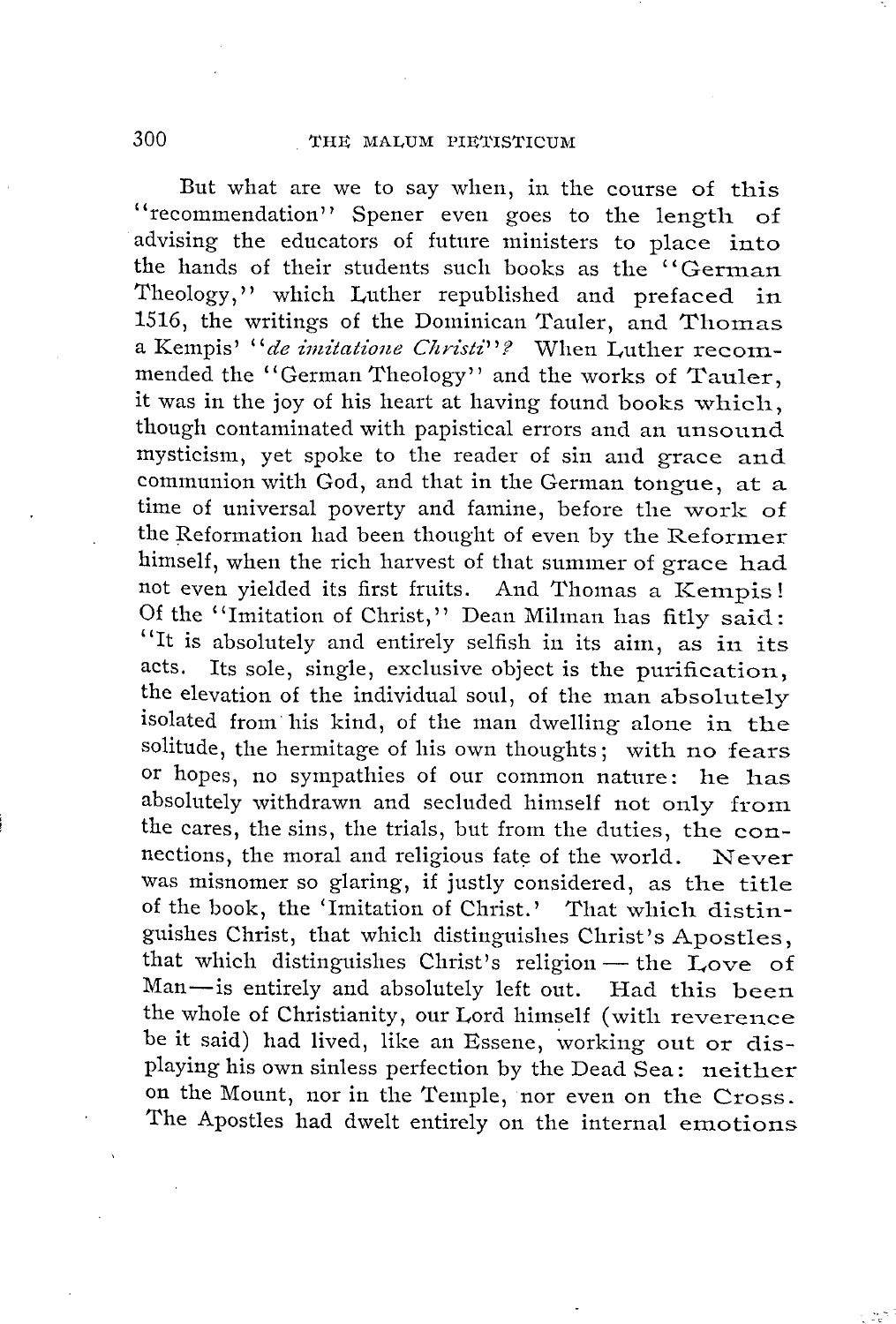of their own souls, each by himself, St. Peter still by the Lake of Gennesareth, St. Paul in the desert of Arabia, St. John in Patmos... The 'Imitation of Christ' begins St. John in Patmos. . . . The 'Imitation of Christ' begins<br>in self-terminates in self. 'He went about doing good,'<br>is wenting in the monestic gospel of this pious zealot. Of is wanting in the monastic gospel of this pious zealot. feeding the hungry, of clothing the naked, of visiting the prisoner, even of preaching, there is profound, total silence ... Christianity, to be herself again, must not merely shake off indignantly the barbarism, the vices, but even the virtues of the Mediaeval, of Monastic, of Latin Christianity.''<sup>1</sup>)-And here we have a Lutheran theologian, living amidst an abundance of printed wealth amassed and accumulated from the days of Luther to those of Gerhard, and pure as gold from the crucible, a theologian contemplating a reformation of the Lutheran church and recommending this testimonium paupertatis of mediaeval popery to the young theologians whom he would see better prepared for work in the Lutheran church! But it is not by chance that the father of Pietism should laud and recommend another perversion Christianity. Pietism is also a species of selfishness, though not in the manner and degree of that isolated piety of the recluse shaped after the model of Thomas a Kempis. The pietist looked about for those who, like himself, aspired to a more exquisite form of godliness than that attained by the ''crowd,'' the common Christian living on the common fare of the congregation as offered forth in the sermons of public worship by the common preachers; he craved for edification of a more congenial stamp, bearing the imprint of an *ecclesiola*, the enjoyment of which was an advantage and 'prerogative of a spiritual nobility of which we have found various indications in the *Pia Desideria.*  The animus of the Pietist was not so much to draw and elevate the masses of Christians to his own superior level or what he considered such, but rather to come out of the

1) History of Latin Christianity, vol. VIII, pp. 300 f.